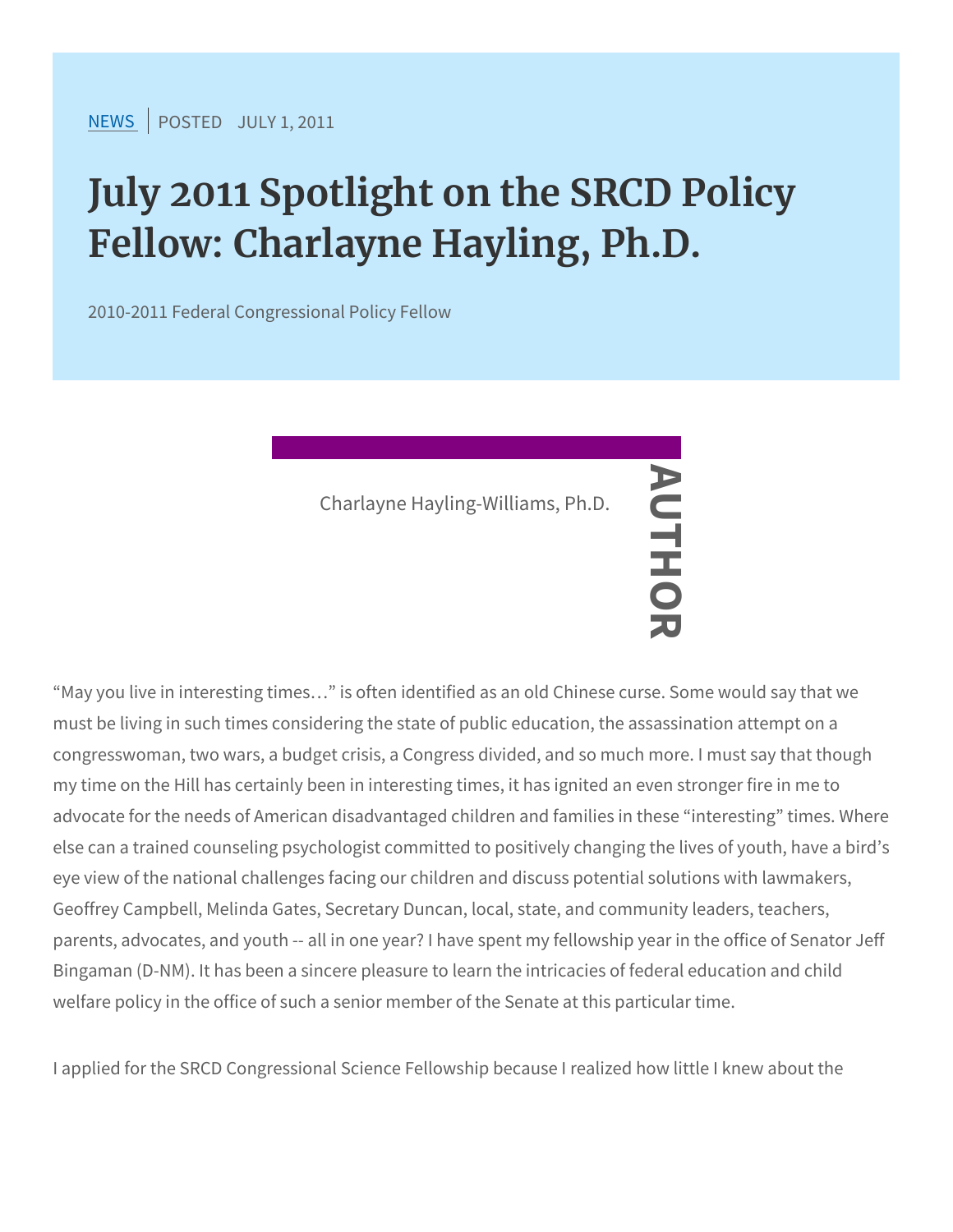specific elements of policymaking. It is rare to find child development scholars on the Hill in any capacity. Therefore, many critical decisions related to children and youth are influenced by staffers with unrelated backgrounds. I have viewed this experience as an awesome opportunity to both learn and share some of the knowledge I have as a scientist-practitioner. My previous work has largely been focused on the contextual factors that influence the outcomes of at-risk youth, and much of my research has been school-based. To that end, I was thrilled to land in the Senate this year to begin working to reauthorize the Elementary and Secondary Education Act (also known as No Child Left Behind).

It has been a privilege to contribute to legislation related to neglected and delinquent youth, safe and healthy students, foster youth, parental involvement, English learners, Tribal youth, and Promise Neighborhoods among others as a staffer of a member of the Health, Education, Labor and Pensions Committee (HELP). I have worked to highlight the Senator's priorities on school-based health, and high school dropout reduction through the lens of child development with an emphasis on social emotional learning, wraparound services, parent engagement, health education, and community partnerships in this context. As a scientist, integrating research and practical knowledge into the policymaking discussions is not always easy, but it is always necessary. Nevertheless, the world of policy development is completely different from science and I literally learn a number of "new things" everyday.

An amazing element of working in a Member's office is the connection that is built between staff and the constituents. I was fortunate to travel to the state of New Mexico twice this year during which time I met with state leaders, students, teachers, and parents, and even led some workshops on education policy. While my previous work centered on the needs of urban youth, this experience afforded me the opportunity to gain a rich understanding of the pervasive needs of rural and American Indian youth and families. I have also briefed the Senator on a number of relevant topics, staffed him in Member-level discussions and hearings, and most of all I have been a part of history. Our nation is at a critical juncture wherein individuals are questioning the fundamental principles of our country. The most important question to my work this year has surrounded the necessity of a federal role in education – what many would call the foremost piece of current civil rights law. As I reflect on my time on the Senate floor this week, I can no longer say that I am unfamiliar with the federal lawmaking process. I am now faced with the responsibility to use this knowledge and the relationships I have developed to affect change for the remainder of my career.

I am grateful to SRCD for this amazing once-in-a-lifetime experience. I plan to show my appreciation by continuing to work to bridge the gap between science and policy, by conducting more policy relevant research to share with legislators, urging colleagues to share their expertise with offices working on policies